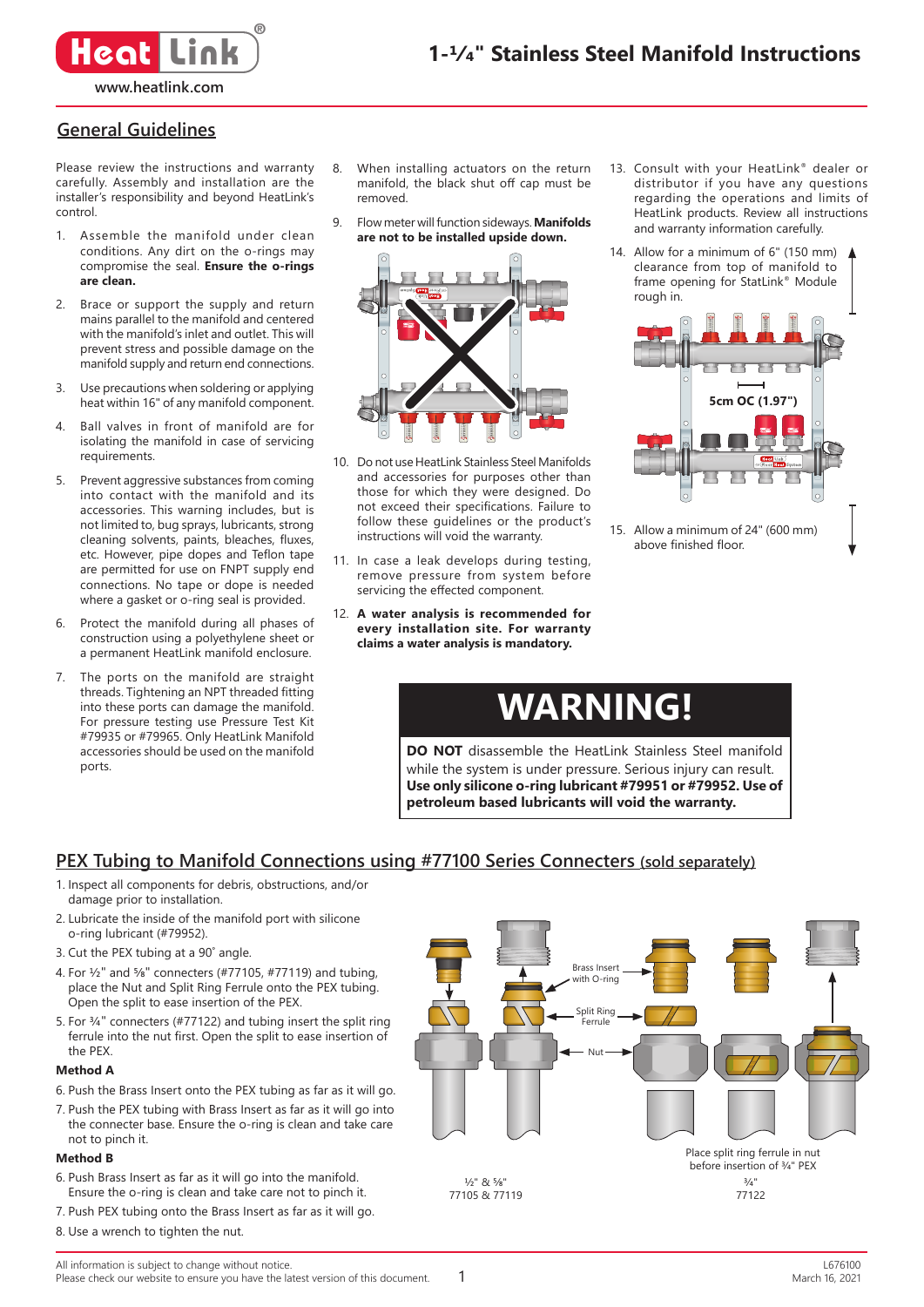

### **Balancing**



### **Balancing Method 1:**

*Valve setting or flow characteristic known (pre-balancing)*

- 1. Fully open supply valve (flow meter) [factory open].
- 2. Close return valve completely [factory open].
- 3. Open return valve the number of turns as per heatloss calculation or friction head graph.
- 4. After all valves are set, field adjustments may be necessary.

#### **Balancing Method 2:**

*Only flow rate known*

- 1. Ensure all supply valves are open [factory open].
- 2. Ensure all return valves are open (remove black cap).
- 3. Use the return valve to adjust flow to desired setting (flow meter).
- 4. Valves adjusted first may need to be re-adjusted once all other loops have been set.

should be placed back on to the hose bib ➁.



### **Maintenance**

The following maintenance should be performed on an annual basis.

- 1. Inspect the system for leaks and erosion of metal/plastic components.
- 2. Retighten nuts as needed.
- 3. Water analysis (i.e. check corrosion inhibitor and/or glycol levels).
- At 10-year intervals the Zone Valve Inserts in the return manifold and the O-rings in the supply manifold should be replaced.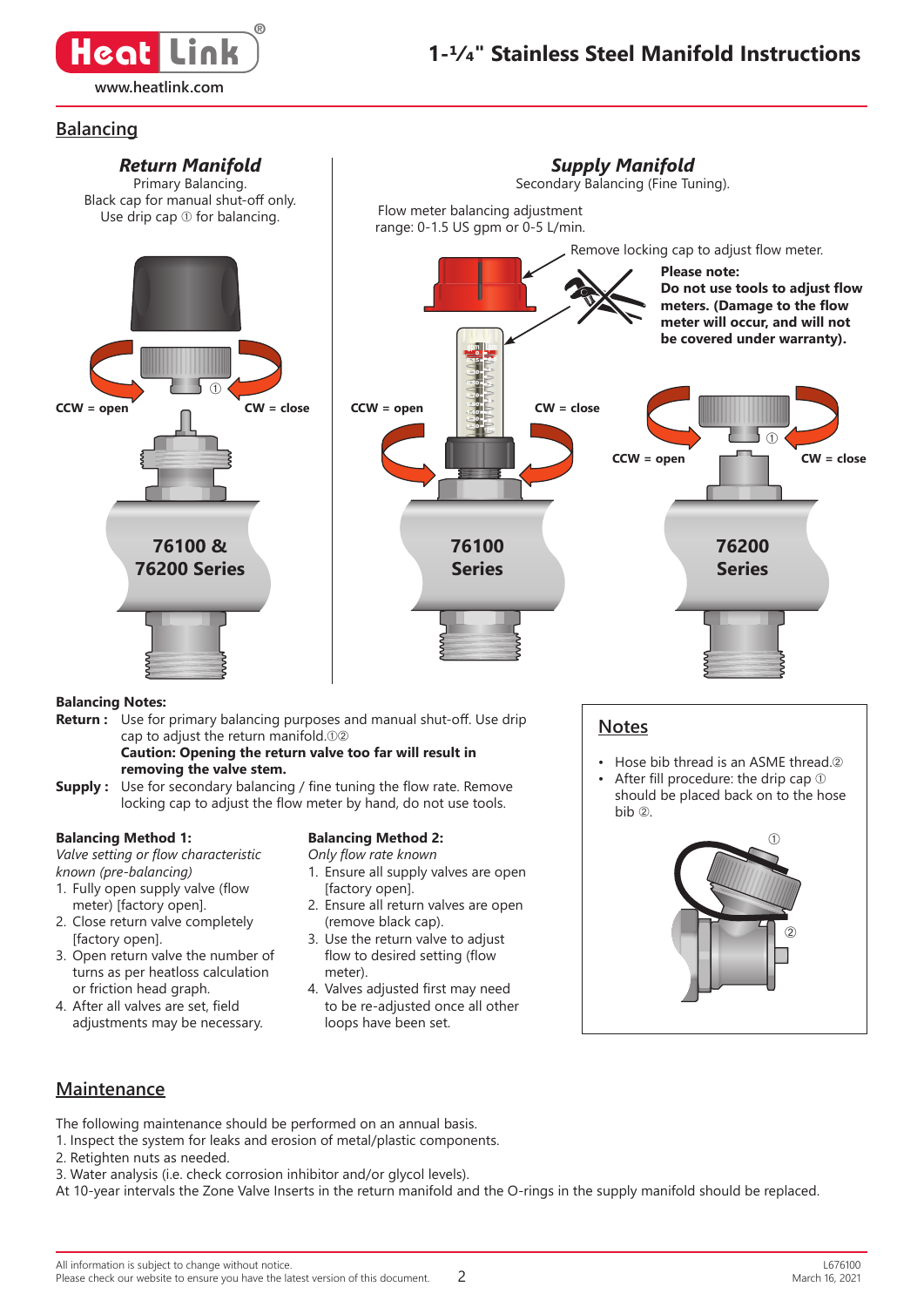

## **76100 Series Friction Head Graph**



3

### **76100 Series Technical Data**

| which is equivalent to SAE 304 (V2A) |
|--------------------------------------|
|                                      |
|                                      |
|                                      |
|                                      |
|                                      |
|                                      |
|                                      |
|                                      |